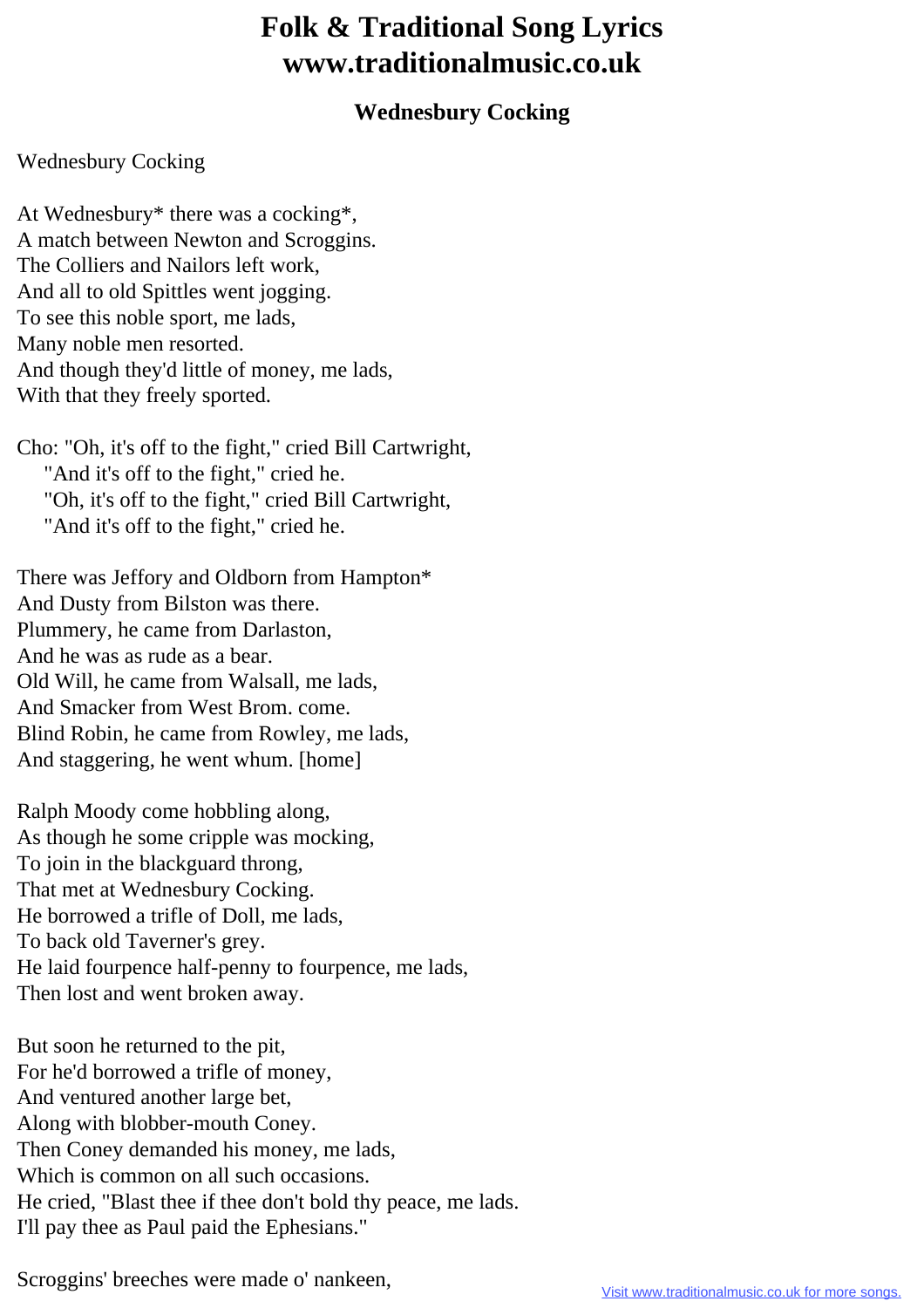And wore very thin in the groin. In stooping to handle his cock, His b\*\*\*\*\*ks burst out behind. Besides, his shirt tail was bes\*\*\*, me lads, Which caused among them much laughter. Scroggins turned himself round in a pet, me lads, And cried, "Bugger ye! What's the matter?"

The morning's sport being over, Old Spittle a dinner proclaimed, Each man he should dine for a groat. If be grumbled he ought to be damned, For there was plenty of beef, me lads, But Spittle he swore by his troth, That never a man should dine, me lads, Till he'd eaten his noggin of broth.

The beef it was old and tough, Of a bull that was baited to death. Barney Hide got a lump in his throat, That had liked to have stopped his breath. The company all fell into confusion, me lads, At seeing poor Barney Hide choked. They took him into the kitchen, me lads, And held his head over the smoke.

They held him so close to the fire, He frizzled just like a beefsteak, Then threw him down on the floor, Which had like to have broken his neck. One gave him a kick in the stomach, me lads, Another a kick on the brow, His wife said, "Throw him into the stable, me lads, And he will be better just now."

Then they all returned to the pit, And the fighting went forward again. Six battles were fought on each side, And the next to decide the main.\* For they were two famous cocks, me lads, As ever this country bred, Scroggins' a duck-winged black, me lads, And Newton's a shift-wing red.

The conflict was hard on both sides, Till brassy-winged black's was choked. The colliers were nationally vexed, And the nailors were sorely provoked. Peter Stephens, he swore a great oath, me lads,